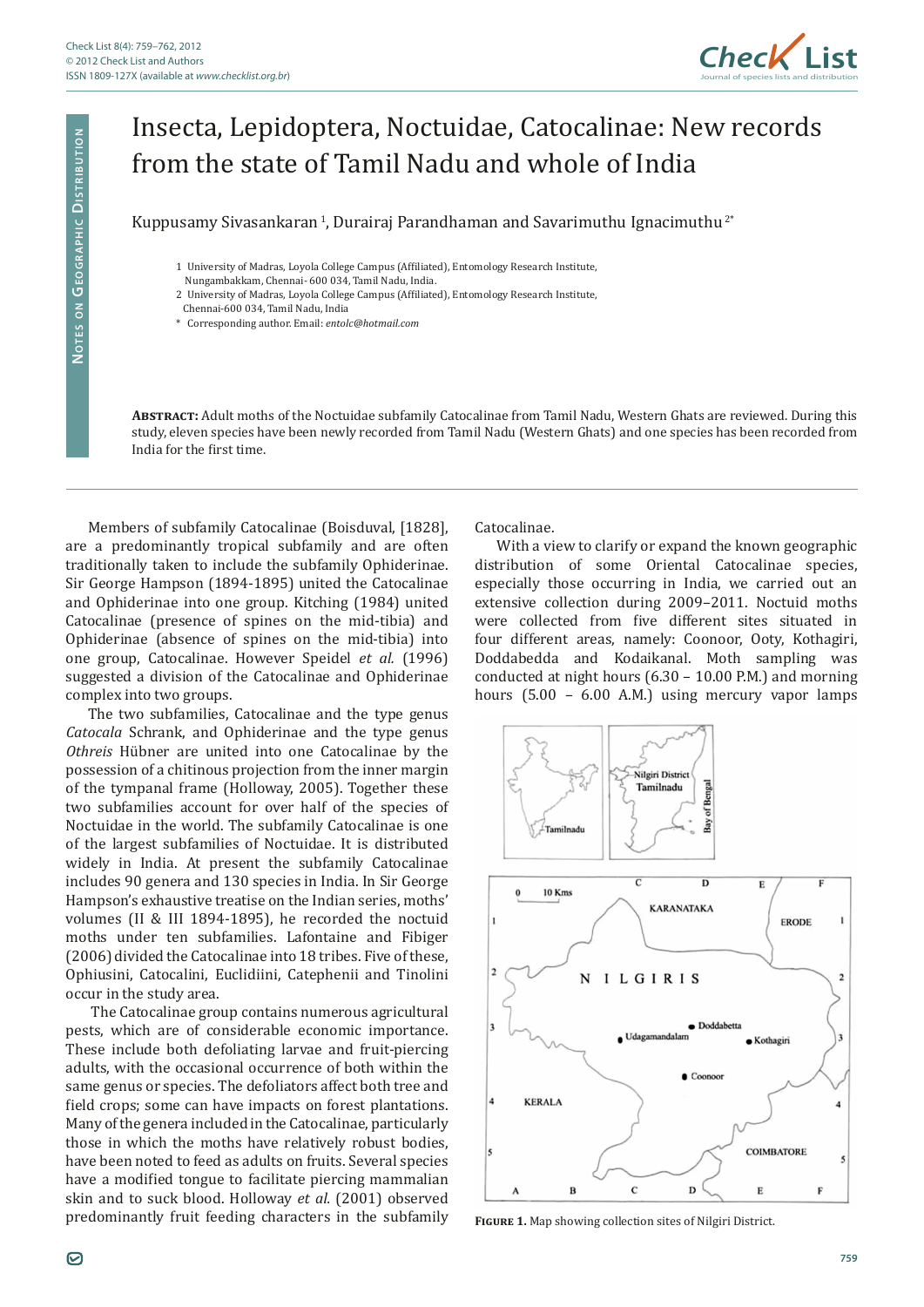(200/220w) for five consecutive days every month. Moths that were attracted to the traps were collected using a sweep net (25 cm diameter). The moths collected were killed by Ethyl acetate vapor, properly mounted, and stored in insect storage boxes. The Noctuid moths were identified to the species level based on the keys provided by Hampson (1894). The number of subfamilies, genera, species and total number of individuals collected during the study period were recorded. The voucher specimens were deposited at the Insect Museum, Entomology Research Institute, Loyola College, Chennai, Tamil Nadu, India. Based on our study we report here the following new records for the Western Ghats of Tamil Nadu: *Ophiusa olista* Swinhoe, 1893, *Ophiusa descriminans* Walker, 1858, *Trigonodes hyppasia*, (Cramer, 1779), *Dysgonia calefaciens*  Walker, 1858, *Dysgonia illibata* (Fabricius, 1775), *Lygephila maxima* Bremer, 1861, *Lacera noctilio* Fabricius, 1787, *Ericeia eriophora* (Guenée, 1852), *Calyptra minuticornis*, (Guenée *In* Boisduval and Guenée, 1852), *Spirama helicina* (Hubner, [1831]), *Eudocima sikhimensis* Butler, 1895, *Phyllodes consobrina* Westwood, 1848, *Anisoneura aluco*  (Fabricius, 1775) and *Lygniodes schoenbergi* Pagenstcher, 1890. There was one new record for India: *Hyperlopha crucifera* Walker, 1865.

Data on the geographical distribution were obtained from Hampson (1894), Holloway (2005) and Park *et al.* (2001).

#### **Subfamily Catocalinae**

#### *Ophiusa olista* Swinhoe, 1893

**Geographical Distribution:** The species was previously recorded from the oriental region including, Korea: North, South, Japan: Honshu, Shikoku, Kyushu, Tsushima Islands, China, Taiwan, Republic of The Philippines, Thailand, Vietnam and Nepal. This is a new record from (Western Ghats) Tamil Nadu, India.

**Specimens examined:** India, Tamil Nadu part of Western Ghats: Nilgiri Biosphere-Coonoor Sim's Park [11°35'485" N, 76°80'03" E, Elevation: 6082 ft./1855 mtrs], 31.III.2010; Municipal building [11°34'33" N, 76°79'56" E, Elevation: 5605 ft./1708 mtrs], 31.III.2010; Kethi [11°38'211" N, 76°73'745" E, Elevation: 7014 ft. /2137 mtrs], 07.VI.2010; Kothagiri Pandain Park [11°42'155" N, 76°85'006" E, Elevation: 6218 ft./1897mtrs], 13.X.2010; Doddabetta [11°40'116" N, 76°73'5" E, Elevation: 8607ft./2624 mtrs], 5.III.2010, Ooty Botanical Garden [11°41'758" N, 76°71'048" E, Elevation: 7306 ft./2228 mtrs], 6.III.2010 and Bench mark Tea Museum [11°41'181" N, 76°72'07" E, Elevation: 7840ft./2389mtrs]; Kodaikanal Hills Station: Moonjikkal [10°23'915" N, 77°49'7716" E, Elevation: 6700 ft. /2030 mtrs], 15.IV.2010; Bear Shola [10°24" N 77°48'0283" E, Elevation: 6908 ft. /2106 mtrs], 16.IV.2010; Bryant Park [10°23'0983" N, 77°49'4483" E, Elevation: 6987 ft./2130 mtrs], 17.IV.2010; Senbaganur [10°23'1733" N, 77°503" E, Elevation: 5899 ft./1798 mtrs], 18.V.2010, [(19 specimens), Voucher specimens: ERI-LEP: 43)].

#### *Ophiusa descriminans* Walker, 1858

**Geographical distribution:** Previous distributional accounts are available from Indo- Australian tropics east



**Figure 2.** Map showing collection site of Kodaikanal, Dindugul District.

to Vanuatu and New Caledonia. This is a new record from (Western Ghats) Tamil Nadu, India.

**Specimens examined:** India, Tamil Nadu part of Western Ghats: Nilgiri Biosphere - Ooty Botanical Garden [11°41'758" N, 76°71'048" E, Elevation: 7306 ft./2228 mtrs], 26.III.2011, Bench mark Tea Museum [11°41'181" N, 76°72'07" E, Elevation: 7840ft./2389mtrs], 27.V.2011. Coonoor Sim's Park [11°35'485" N, 76°80'03" E, Elevation: 6082 ft./1855 mtrs], 31.III.2010 and Coonoor Municipal building [11°34'33" N, 76°79'56" E, Elevation: 5605 ft./1708 mtrs], 1.IV.2010; Kodaikanal Hills Station: Moonjikkal [10°23'915" N, 77°49'7716" E, Elevation: 6700 ft. /2030 mtrs], 26.IV.2010 and Bear Shola [10°24" N 77°48'0283" E, Elevation: 6908 ft. /2106 mtrs], 27.V.2010 [(Seven specimens) (Voucher specimens: ERI-LEP: 46)].

# *Trigonodes hyppasia* (Cramer, 1779)

**Geographic Distribution***:* The species was previously recorded from Old World tropics and subtropics east to Fiji and Tonga. It is now reported from Nilgiri Biosphere (Western Ghats). This is a new record from Tamil Nadu, India.

**Specimens examined:** India, Tamil Nadu part of Western Ghats: Kodaikanal Hills Station-Moonjikkal [10°23'915" N, 77°49'7716" E, Elevation: 6700 ft. /2030 mtrs], 07.X.2011, holotype 2 male [(Two specimens), Voucher specimens: ERI-LEP: 111)].

# *Dysgonia calefaciens* Walker, 1858

**Geographical Distribution**: The species occurs in North East Himalaya, Thailand, Sundaland and Republic of the Philippines to Seram. This is a new record from (Western Ghats) Tamil Nadu, India.

**Specimens examined:** India, Tamil Nadu part of Western Ghats: Nilgiri Biosphere - Ooty Botanical garden [11°41'758" N, 76°71'048" E, Elevation: 7306 ft./2228 mtrs], 13.X.2010, 1female; Bench Mark [11°41'181" N, 76°72'07" E, Elevation: 7840ft./2389mtrs], 14.10.2010, 2 male, 2 female; Coonoor Sim's Park [11°35'485" N, 76°80'03" E, Elevation: 6082 ft./1855 mtrs], 26.III.2011, 2 male, and Kothagiri Pandian Park [11°42'155" N, 76°85'006" E, Elevation: 6218 ft./1897mtrs], 27.III.2011, 1 female; Kodaikanal Hills Station: Moonjikkal [10°23'915" N, 77°49'7716" E, Elevation: 6700 ft. /2030 mtrs], 25.IV.2011, 1 male, 2 female and Bryant Park [10°13'859" N 077°29.669" E, Elevation: 6987 ft./2130 mtrs], 26.IV.2011,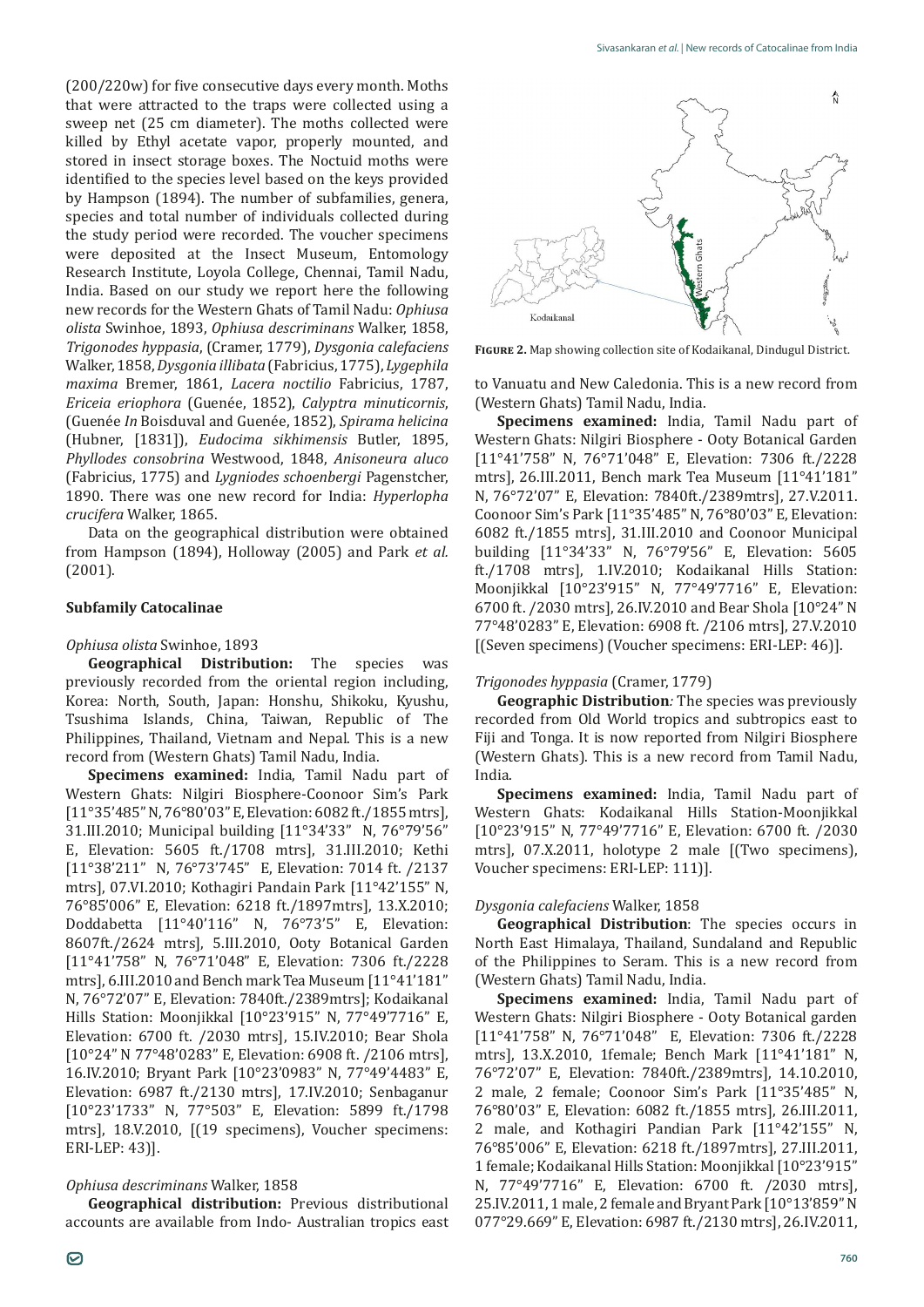4 female [(15 specimens), Voucher specimens: ERI-LEP: 54)]

#### *Dysgonia illibata* (Fabricius, 1775)

**Geographical Distribution:** The species occurs in China, India, Sri Lanka and Burma. This is a new record from (Western Ghats) Tamil Nadu, India.

**Specimens examined:** India, Tamil Nadu part of Western Ghats: Nilgiri Biosphere-Ooty Botanical Garden [11°41'758" N, 76°71.048" E, Elevation: 7306 ft./2228 mtrs], 13.X.2010; Bench Mark [11°41'181" N, 76°72'07" E, Elevation: 7840ft./2389mtrs], 14.X.2010; Coonoor Sim's park [11°35'485" N, 76°80'03" E, Elevation: 6082 ft./1855 mtrs], 15.X.2010; Coonoor Municipal building [11°34'33" N, 76°79'56" E, Elevation: 5605 ft./1708 mtrs], 16.X.2010; Kethi [11°38'211" N, 76°73'745" E, Elevation: 7014 ft. /2137 mtrs], 20.XI.2010; Doddabetta [11°40'116" N, 76°73'5" E, Elevation: 8607ft./2624 mtrs], 22.XI.2010 and Kothagiri Pandian Park [11°42'155" N, 76°85'006" E, Elevation: 6218 ft./1897mtrs], 03.IX.2010; Kodaikanal Hills Station: Moonjikkal [10°23'915"N, 77°49'7716"E, Elevation: 6700 ft. /2030 mtrs],09.V.2010; Bear Shola [10°24" N 77°48'0283" E, Elevation: 6908 ft. /2106 mtrs], 26.IV.2011; Bryant Park [10°13'859" N, 077°29'669" E, Elevation: 6987 ft./2130 mtrs], 25.IV.2011; Senbaganur [10°23'1733" N, 77°503" E, Elevation: 5899 ft./1798 mtrs], 27.IV.2011, [(47 specimens), Voucher specimens: ERI-LEP:61)].

#### *Lygephila maxima* Bremer, 1861

**Geographical Distribution:** The species was previously recorded from Korea: North, South, Japan, China, Russia: RFE-Primorye, Khabarovsk, Amur, S Sakhalin and K Kuriles. This is a new record from (Western Ghats) Tamil Nadu, India.

**Specimens examined:** India, Tamil Nadu part of Western Ghats: Kodaikanal Hills Station-Kodaikanal bus terminus [10°23'5367" N, 77°49'2933" E, Elevation 6983 ft. /2130 mtrs], 15.V.2011, [(Three specimens), Voucher specimens: ERI-LEP: 73)].

#### *Lacera noctilio* Fabricius, 1787

**Geographical Distribution:** The species is distributed from the Indo-Australian tropics east to Samoa, New Caledonia and Tonga, also the Marianas and Western Carolines. This is a new record from (Western Ghats) Tamil Nadu, India.

**Specimens examined:** India, Tamil Nadu part of Western Ghats: Nilgiri Biosphere-Ooty Botanical Garden [11°41'758" N, 76°71'048" E, Elevation: 7306 ft./2228 mtrs], 31.III.2010; Bench mark [11°41'181" N, 76°72'07" E, Elevation: 7840ft./2389mtrs], 1.IV.2010; Coonoor Sim's Park [11°35'485" N, 76°80'03" E, Elevation: 6082 ft./1855 mtrs],13.X.2010; Coonoor Municipal building [11°34'33" N, 76°79'56" E, Elevation: 5605 ft./1708 mtrs], 14.X.2010; Kethi [11°38'211" N, 76°73'745" E, Elevation: 7014 ft. /2137 mtrs], 20.X.2010; Doddabetta [11°40'116" N, 76°73'5" E, Elevation: 8607ft./2624 N, 76°73'5" E, Elevation: 8607ft./2624 mtrs], 26.III.2011; Porthy [11°34'343" N, 76°63'071" E, Elevation:6689ft./2036mtrs], 7.VI.2010: Kodaikanal Hills Station-Kodaikanal Bus terminus [10°23'5367" N, 77°49'2933" E, Elevation 6983 ft./2130 mtrs], 27.IV.2011;

Lake [10°23'8383" N, 77°48'7683"E, Elevation 6894 ft./2101metrs], 28.IV.2011; Bryant Park [10°23'0983" N 77°49'4483" E, Elevation 6987ft./2130 mtrs], 28.IV.2011; Bear Shola [10°24" N 77°48'0283" E, Elevation: 6908 ft. /2106 mtrs], 29.IV.2011; Cokker's Walk [10°23'0983" N 77°49'4483" E, Elevation 6987 ft./2130 mtrs], 29.XI.2011; Moonjikkal [10°23'915" N, 77°49'7716" E, Elevation: 6700 ft. /2030 mtrs], 30.XI.2011; Perumalmalai [10°27'045" N, 77°53'3633" E, Elevation 4934 ft. /1504 mtrs], 1.XII.2011; and Observatory [10°22'9166" N, 77°45'95"E, Elevation 7529 ft./2295mtrs], 28.XII.2011. [(321 specimens), Voucher specimens: ERI-LEP: 78)].

#### *Ericeia eriophora* (Guenée, 1852)

**Geographical Distribution:** The species is distributed in the Oriental tropics to Republic of the Philippines and Sulawesi. This is a new record from (Western Ghats) Tamil Nadu, India.

**Specimens examined:** India, Tamil Nadu part of Western Ghats: Kodaikanal Hills Station-Kodaikanal Lake [10°23'8383" N, 77°48'7683" E, Elevation 6894 ft. /2101metrs], 27.IV.2011, [(Five specimens), Voucher specimens: ERI-LEP: 83)].

#### *Lygniodes schoenbergi* Pagenstcher, 1890

**Geographical Distribution:** The species was described from Borneo Holloway 2005. This is a new record from India.

**Specimens examined:** India, Tamil Nadu part of Western Ghats: Kodaikanal Hills Station-Bryant Park [10°23'0983" N 77°49'4483" E, Elevation 6987ft. /2130 mtrs], 27.V.2011 [(Three specimens), Voucher specimens: ERI-LEP:104)].

*Calyptra minuticornis* (Guenée *In* Boisduval and Guenée, 1852)

**Geographical distribution.** This species is recorded for the first time in India. It also occurs in Sri Lanka, Taiwan, Thailand, Peninsular Malaysia, Java, Borneo; New Guinea, Bismarcks, Queensland; Sulawesi and Timor (intermediate).

**Specimens examined:** India, Tamil Nadu part of Western Ghats: Nilgiri Biosphere – Ooty-Botanical Garden [11°41'758" N, 76°71'048" E, Elevation: 7306 ft./2228 mtrs], 25.III.2011, Bench Mark [11°41'181" N, 76°72'07" E, Elevation: 7840ft./2389mtrs], 26.III.2011 and Coonoor Municipal building [11°34'33" N, 76°79'56" E, Elevation: 5605 ft./1708 mtrs], 17.IV.2010: Kodaikanal hills station-Bryant Park [10°23'0983" N 77°49'4483" E, Elevation 6987ft./2130 mtrs], 28.VI.2011, Moonjikkal [10°23'915"N, 77°49'7716"E, Elevation: 6700 ft. /2030 mtrs], 26.IV.2011 and Bear Shola [10°24" N 77°48'0283" E, Elevation: 6908 ft. /2106 mtrs], 26.IV.2011 [(29 specimens), Voucher specimens: ERI-LEP:121)].

#### *Spirama helicina* (Hubner, [1831])

**Geographical Distribution**: The species is distributed across Asia, Taiwan, Korea and Japan. This is a new record from (Western Ghats) Tamil Nadu, India.

**Specimens examined:** India, Tamil Nadu part of Western Ghats: Nilgiri Biosphere-Ooty Bench mark [11°41'181" N, 76°72'07" E, Elevation: 7840ft./2389mtrs],